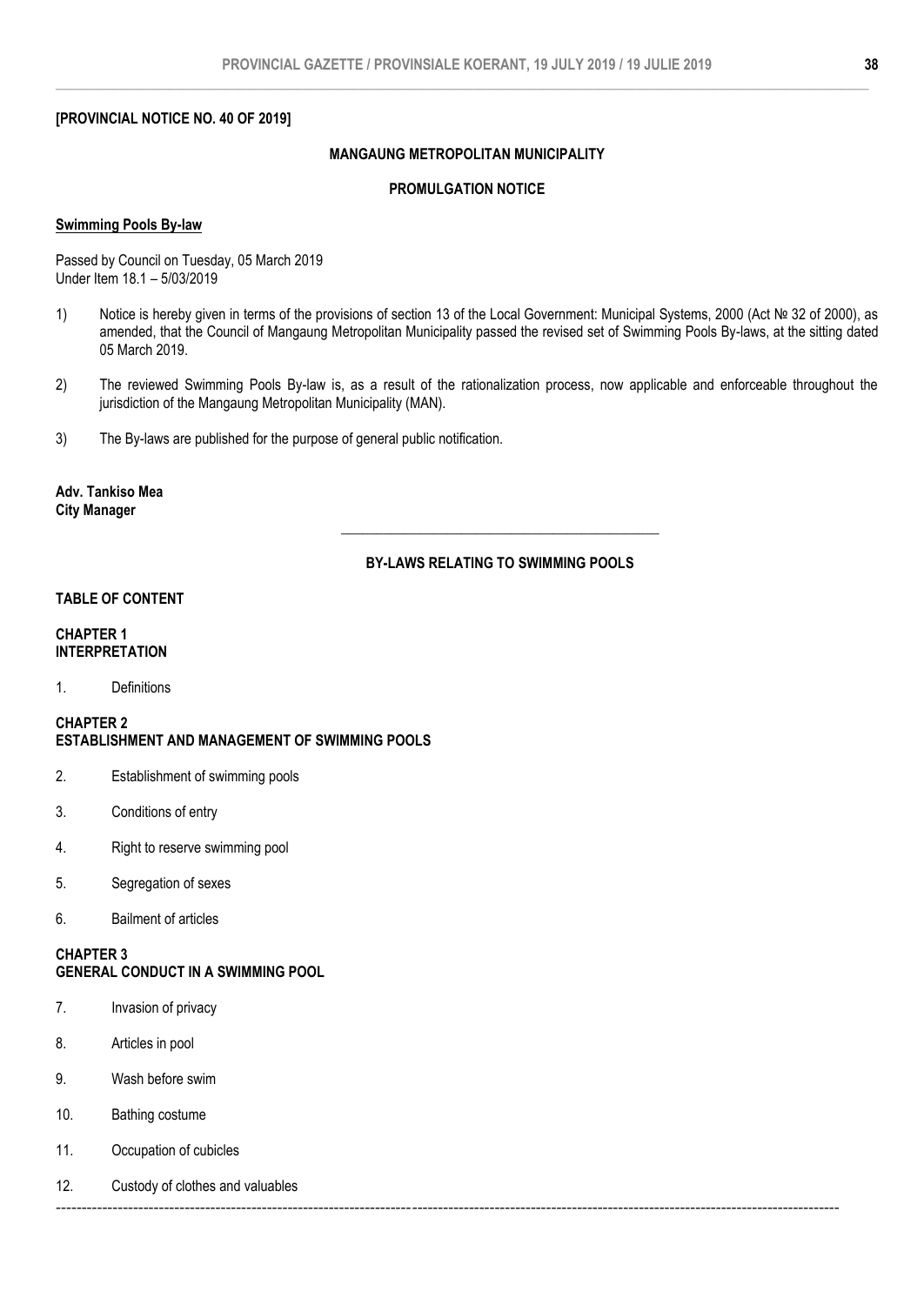### 13. Improper or dangerous conduct

- 14. Advertising
- 15. Leased articles
- 16. Animals
- 17. Pollution
- 18. Infectious diseases

### **CHAPTER 4 MISCELLANEOUS**

- 19. Injuries or damages
- 20. Fire-arms and traditional weapons
- 21. Offences and penalties
- 22. Repeal and amendment
- 23. Short title and commencement

## **CHAPTER 1 INTERPRETATION**

#### **1. Definitions**

(1) In these by-laws, unless the context otherwise indicates, an expression to which a meaning has been assigned in the Local Government Ordinance, 1962 (Ordinance No 8 of 1962), the Structures Act and the Systems Act or any other applicable legislation, shall have the meaning so assigned to it, and -

"child" means a person who is a scholar or pre-scholar;

- **''Council''** means the Council of the Mangaung Metropolitan Municipality or any political structure, political office bearer, councillor or any staff member acting under council's delegated or sub-delegated power;
- **''Municipality/City''** means Mangaung Metropolitan Municipality established by the, Provincial Notice №. 155 of 2016 as published in the Provincial Gazette, Free State Province of 22 July 2016, issued in terms of section 12 of the Local Government: Municipal Structures Act, 1998 (Act No. 117 of 1998);

**"prescribed fees"** means the fees as determined from time to time by the Council by means of resolution;

**"superintendent"** means the official appointed by the Council to supervise and control a public swimming pool or pools, and his delegates;

**"swimming pool"** means a swimming pool, including the appurtenant grounds, buildings and works, that is owned and controlled by the municipality, and made available for public use from time to time;

**"Structures Act"** means the Local Government : Municipal Structures Act, 1998 (Act No 117 of 1998), as amended;

**"Systems Act"** means the Local Government : Municipal Systems Act , 2000 (Act No 32 of 2000) as amended;

(2) In these by-laws, unless the context otherwise indicates, words and expressions denoting the singular shall include the plural and vice versa, words and expressions denoting the male sex shall include the female sex and vice versa and reference to a natural person shall include a legal person and vice versa.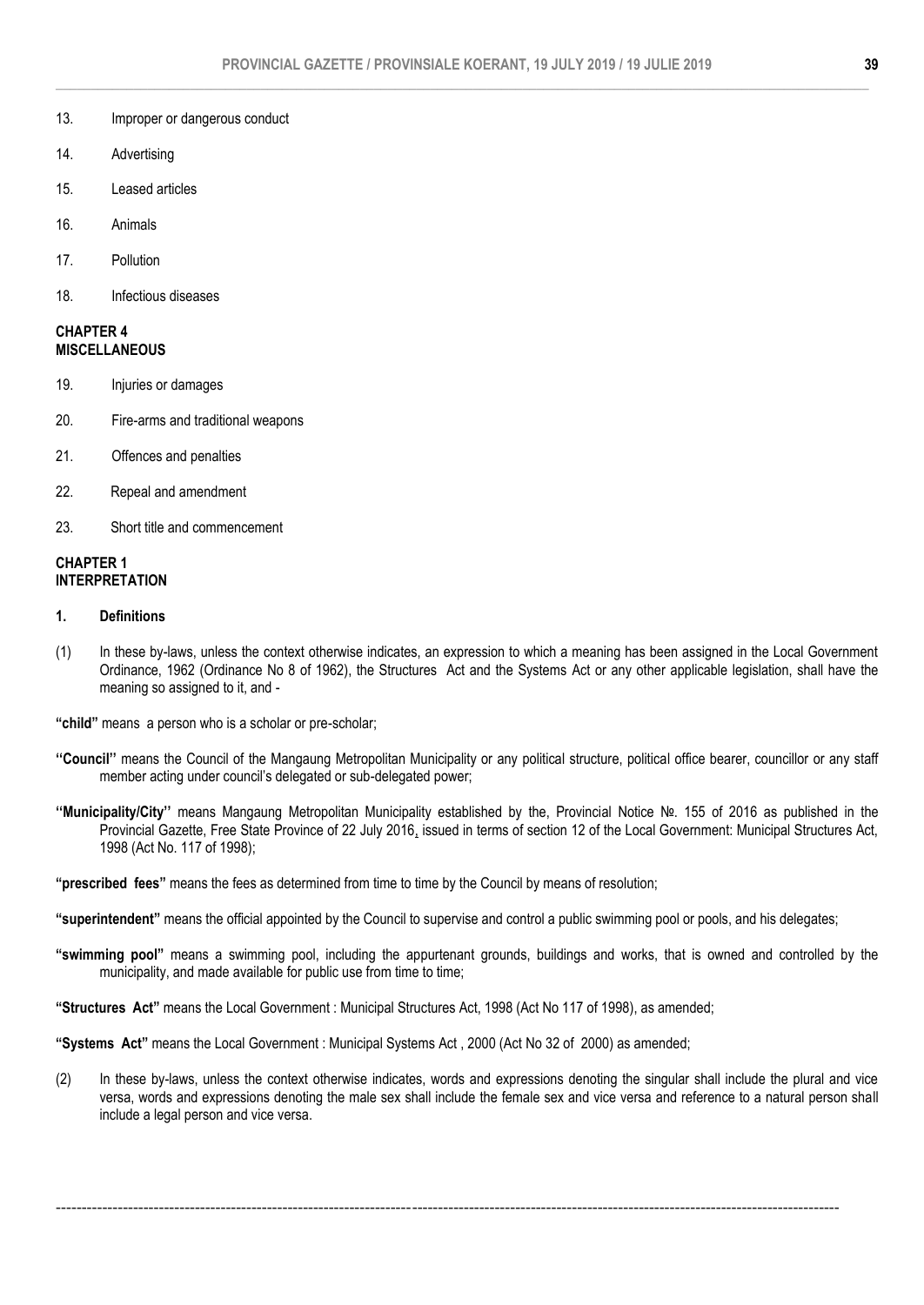### **CHAPTER 2 ESTABLISHMENT AND MANAGEMENT OF SWIMMING POOLS**

# **2. Establishment of swimming pools**

The Council may from time to time set aside and reserve suitable land within the municipality for the establishment of a swimming pool, including the buildings and works, and make it available for public use from time to time.

## **3. Conditions of entry**

- (1) No person other than an employee of the Municipality acting in the course of his employment, or another duly authorized person, shall enter or be admitted into a swimming pool otherwise than by an entrance reserved for such purpose, and unless such person has produced to the superintendent an entrance ticket for which the prescribed fees have been paid to the Municipality. An entrance ticket must on request be shown to the superintendent or another authorised official of the Municipality.
- (2) The right of access to a swimming pool is reserved by the Municipality at all times, and the superintendent may prohibit any visitor who is in his opinion undesirable, to enter a swimming pool, and he may order such person to leave the swimming pool.
- (3) The Municipality may in its exclusive discretion, determine a maximum number of users that will be allowed in a swimming pool. Should such a maximum number be reached at a swimming pool, the Municipality may prohibit or obstruct further access to such swimming pool by the installation of barriers at all entrances thereto or other places as are necessary, together with the erection of notices prohibiting access. Any person who fails to adhere to such notice, shall be guilty of an offence.
- (4) On every entrance ticket referred to in sub-section (1) there shall be indicated both the amenities to which it relates and the amount of the prescribed fees paid.
- (5) The superintendent may search the person and belongings of a bather after obtaining his consent beforehand.

### **4. Right to reserve swimming pool**

- (1)(a) The Municipality may -
- (i) on any day or days reserve any swimming pool for the holding of aquatic sports, galas, competitions or other events, and may on any such day or days or any other day reserve the right of admission to such swimming pool and make such special admission charge as it may deem fit, or
- (ii) either permanently or for such periods as it may deem fit, reserve any swimming pool as a swimming pool to which, subject to the provisions of these by-laws, members of the public shall be admitted free of charge.
- (b) Notwithstanding the provisions of sub-section 1(a), groups of pupils may be admitted to a swimming pool at times when such swimming pool is closed to the general public, provided the requisite approval has been obtained beforehand by the school or schools concerned.
- (2) Subject to any provision to the contrary in sub-section (1), these by-laws shall apply in all respects to a swimming pool reserved in terms of sub-section (1) and to persons visiting such swimming pool when so reserved.
- (3) The superintendent may refuse admission to any person to enter a swimming pool ten minutes or less than ten minutes before the prescribed closing time.
- (4) The Municipality reserves the right :
- (a) to reserve the use of any swimming pool on any day for such period as it may deem necessary for any special purpose, and may refuse the use of such swimming pool for any other purpose during the reserved period;
- (b) to close any swimming pool temporarily for such period or periods during any season as it may deem necessary for purposes of cleaning and repairing. All entrance tickets are issued subject to these reserved rights of the Council;
- (c) to decide upon the times when a swimming pool shall be open and available for use by the general public;
- (d) to from time to time and for such periods as may be deemed necessary, prohibit the use of any of its swimming pools if in the opinion of its medical officer of health the condition of the water constitutes a danger to public health.
- (e) to decide that the swimming pools shall be closed on Sundays, on any public holiday or on any other day.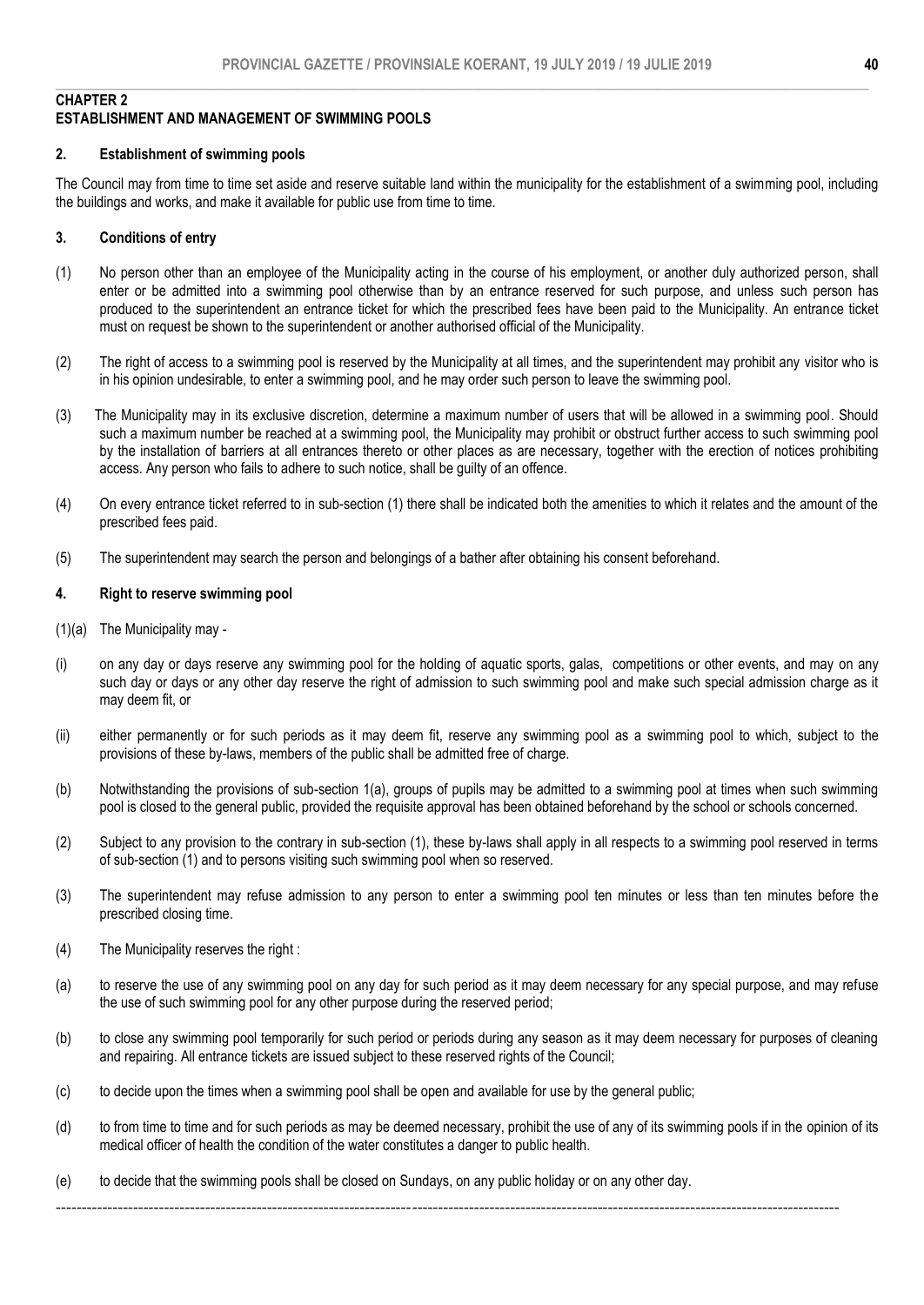## **5. Segregation of sexes**

- (1) The periods during which a swimming pool may be reserved for use by men only, by women only or by the two sexes jointly, as the case may be, shall be determined by the Municipality. The said periods shall be made known by the Municipality by means of clearly printed notices exhibited in conspicuous positions at a swimming pool.
- (2) No person of one sex shall be admitted to the premises of a swimming pool during hours when such swimming pool is set aside for the exclusive use of persons of the other sex.
- (3) Separate cubicles, dressing-rooms and places of ablution shall be provided and reserved for each of the two sexes.
- (4) No such separate convenience shall be used by the two sexes simultaneously and no person may enter a convenience set aside for the other sex.

# **6. Bailment of articles**

- (1) The Municipality shall not be liable to any person visiting the swimming pool for the loss of any article by theft or otherwise, or for damage to any article however caused, unless such person has deposited such article with the superintendent for bailment in accordance with the provisions of this by-laws, and has complied with all the provisions hereof relating to the article so deposited.
- (2) An article shall be deposited properly by a bailor for bailment in accordance with the provisions of this by-laws by:
- (a) delivering such article to the superintendent at a swimming pool;
- (b) providing the value of the article to the superintendent, who must write the value so provided above his signature on a ticket to be handed to the bailor. No article with a value that according to the bailor exceeds R5 000, shall be made or accepted ;
- (c) paying the prescribed fees for the bailment of the article;
- (d) receiving and safekeeping a ticket issued by the superintendent in respect of the bailment of such article;
- (3) No article deposited with the superintendent shall be returned to the bailor unless he has surrendered to the superintendent the ticket issued in respect of the bailment of such article : Provided that such article may be delivered without the surrender of the said ticket :
- (a) to a person who satisfies the superintendent that the article is his or that he is entitled to received it; and
- (b) who signs a document indemnifying the Municipality against any claim whatsoever by any person relating to or resulting from the loss of such article; and
- (c) in addition thereto, if required by the superintendent to do so, furnishes him with such security as the superintendent may deem adequate.
- (4) The bailor of any article shall, if required by the superintendent to do so, expose the contents thereof in order that the superintendent may satisfy himself in regard to the value so declared.
- (5) The superintendent shall require from the bailor of an article which has been opened in terms of sub-section (4) to close such article completely before the bailment thereof is accepted.
- (6) If the superintendent is of the opinion that the value provided for any article deposited with him is too high, he shall be entitled either to determine its value at such lower figure as is in his opinion appropriate or, in the event that no figure can be agreed upon between him and the bailor, to refuse to accept the bailment of such article.
- (7) The superintendent may if he deems it fit, require that an article be sealed by the bailor in his presence and in such case, no claim in respect of any loss of the contents of such package shall be entertained by the Municipality after it has been returned to the bailor with the seal still intact.
- (8) In the event of the loss of or damage to any article properly deposited with the superintendent for bailment :
- (a) the bailor must submit a written claim setting out full particulars regarding the lost or damaged article, together with the ticket issued for the bailment thereof with the superintendent at the swimming pool concerned;
- (b) the Municipality shall submit the claim so received to its insurers for consideration, and will inform the bailor as soon as possible of the outcome thereof.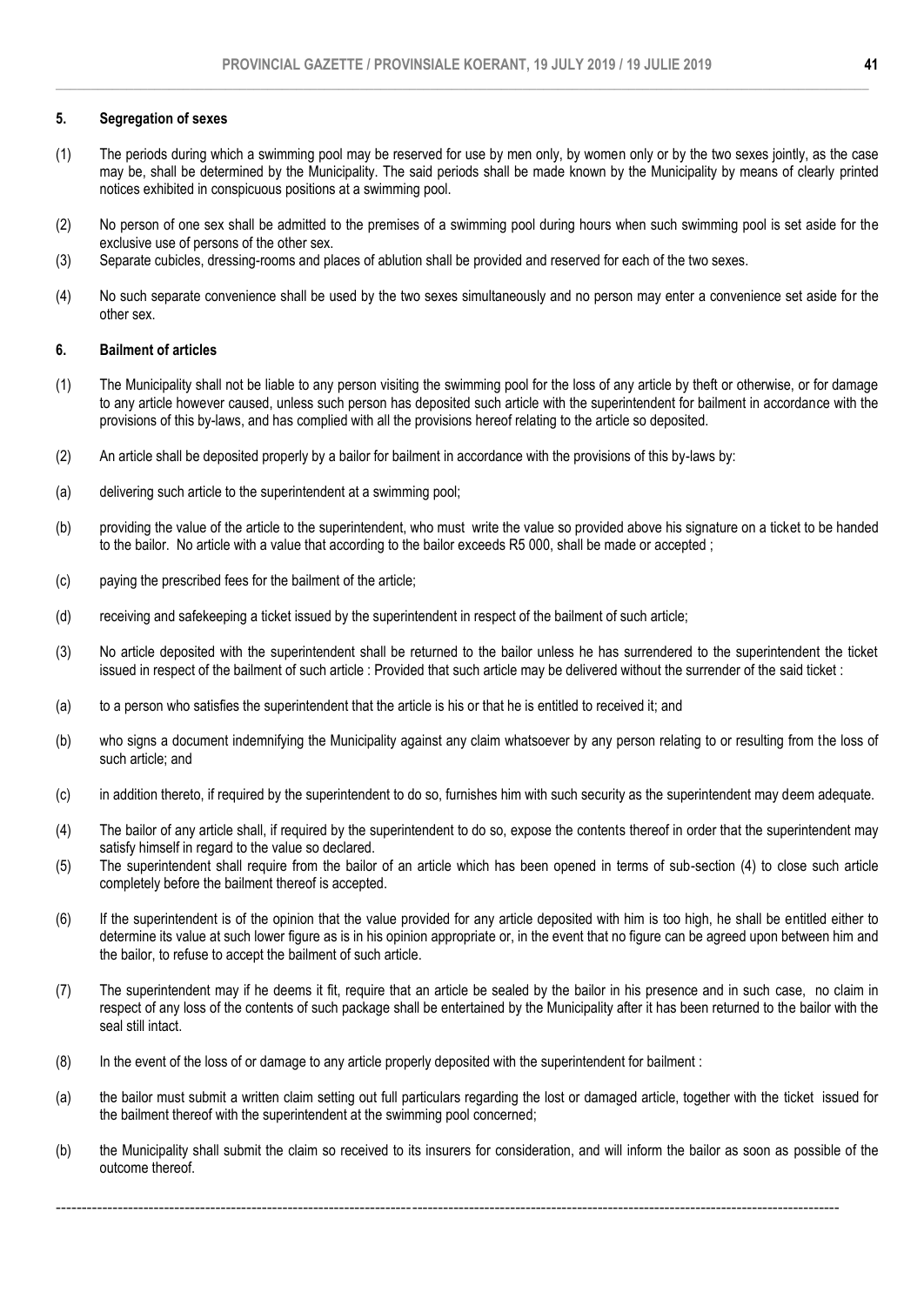# **CHAPTER 3 GENERAL CONDUCT IN A SWIMMING POOL**

## **7. Invasion of privacy**

No person shall enter any occupied cubicle, dressing room or other apartment at a swimming pool, or otherwise invade the privacy of any person.

### **8. Articles in pool**

No person shall bring into a swimming pool and use any motor vehicle inner-tube, floating mattress, canoe or other similar object. Any such object shall be removed from a swimming pool by order of the superintendent.

# **9. Wash before swim**

Every person shall, before entering a swimming pool for the first time, pass on bare feet through a foot bath, if the swimming pool is provided with a foot bath, and shall in addition, if directed by the superintendent to do so, wash himself thoroughly under a shower provided by the Municipality.

# **10. Bathing costume**

- (1) No person shall, except as provided for in sub-section (3), appear in a swimming pool premises unless he wears a bathing costume consistent with and in accordance with general acceptable public decency.
- (2) A person allowing himself to be seen in a swimming pool in a bathing costume that does not conform to the requirements of sub-section (1) may be directed by the superintendent either to wear an appropriate bathing costume or to dress in his ordinary clothing.
- (3) No person shall, except in a part of the swimming pool reserved for persons of his own sex, appear naked or insufficiently clothed outside any place reserved for dressing or undressing or for ablutions : Provided that no person shall sunbathe or loiter in such reserved place.

### **11. Occupation of cubicles**

- (1) No person shall occupy a cubicle for longer than is reasonably necessary to change into a bathing costume, and every person who has so changed shall forthwith deposit his ordinary clothes and other belongings with the superintendent in accordance with the provisions of section 6 if he so wishes.
- (2) A person who has re-claimed his ordinary clothes in accordance with the provisions of section 6 shall, if he occupies a cubicle or dressingroom for the purpose of dressing into his ordinary clothes, occupy it for no longer than is reasonably needed for such purpose.

#### **12. Custody of clothes and valuables**

The safe keeping of clothes, jewellery and other valuables is the exclusive responsibility and risk of each user of a swimming pool.

## **13. Improper of dangerous conduct**

- (1) No person :
- (a) shall spit or commit a nuisance or, subject to the provisions of section 10(3), excessively or immodestly expose his body or any part of it, or behave in an indecent, noisy or offensive manner or use obscene or offensive language or interfere in any way with the use of a swimming pool by any other person;
- (b) shall, whether from a diving board or platform or from the side of a swimming pool, dive or jump into or otherwise enter such swimming pool unless sufficient space in the swimming pool is available for such dive, jump or other entry to be made in safety;
- (c) shall dive or jump into or otherwise enter a swimming pool in such a manner as to cause or be likely to cause injury or alarm to other bathers;
- (d) shall in any part of a swimming pool play any ball or other game in a dangerous manner or otherwise so conduct himself as to endanger other persons or interfere with their enjoyment of such swimming pool;
- (e) shall wilfully damage or destroy any part of swimming pool, or any of the furniture, fixtures or fittings or appliances contained thereon or therein, or any swimming costume, swimming trunks, towel or other article supplied by the Municipality for use on or in the swimming pool;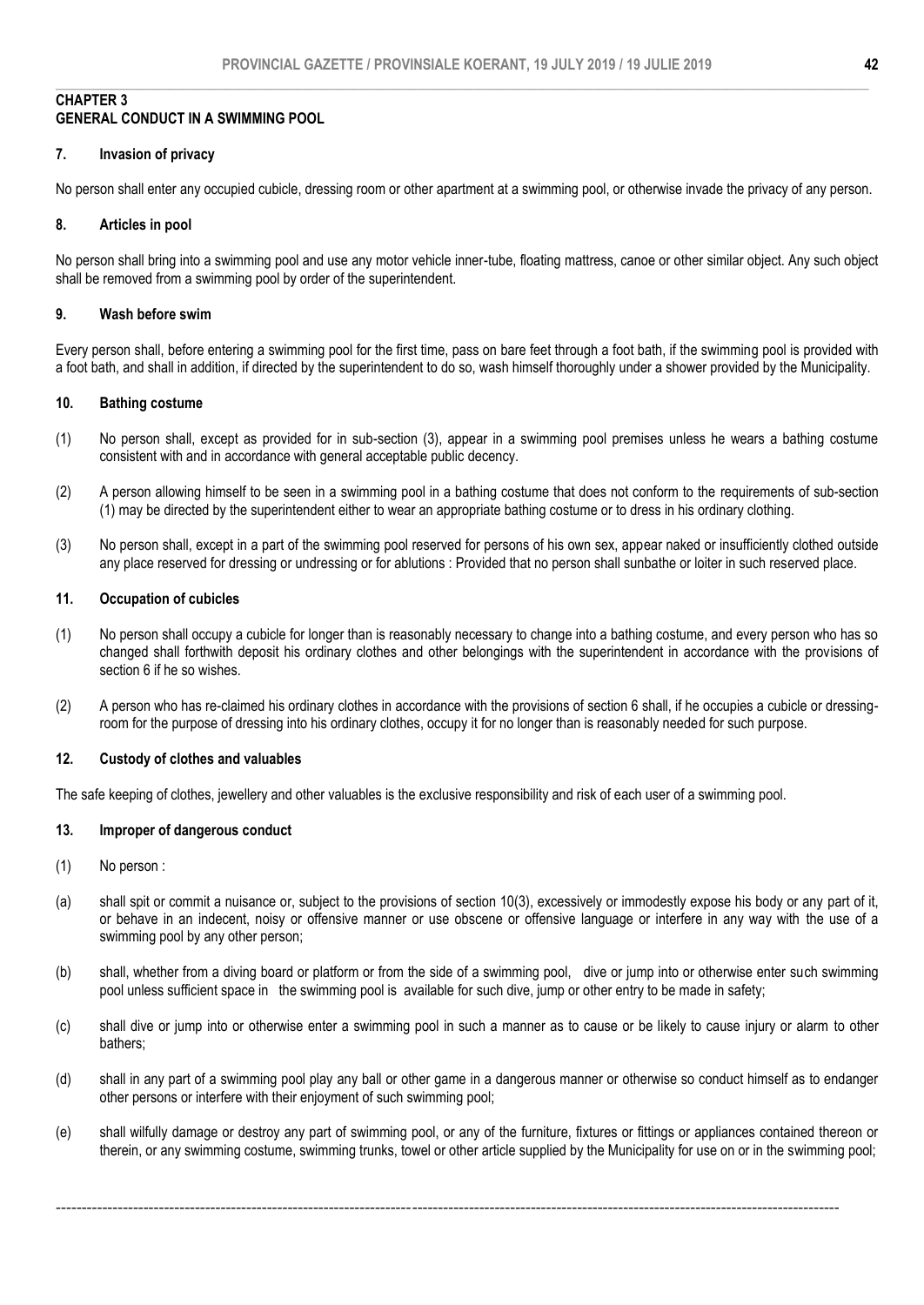- $\_$  , and the set of the set of the set of the set of the set of the set of the set of the set of the set of the set of the set of the set of the set of the set of the set of the set of the set of the set of the set of th (f) shall in any way tamper or interfere with the action or function of any lock, cock, tap, valve, pipe or other appliance or any machinery in a swimming pool;
- (g) shall at any time while in a swimming pool, use any indecent, offensive or defamatory language or behave in an indecent, offensive or improper manner. Any such person may be removed from the swimming pool by a member of the South African Police Services or superintendent or Municipal Law Enforcement Unit and shall, on being requested to do so, furnish his name and address;
- (h) that is consuming alcohol or is under the influence of alcohol, shall be allowed in a swimming pool. The superintendent may instruct a person in a swimming pool who is consuming alcohol or is under the influence of alcohol, to leave the swimming pool forthwith and if he refuses to leave, the superintendent may obtain the assistance of the South African Police Services or Municipal Law Enforcement Unit. No alcohol is allowed in a swimming pool;
- (i) shall introduce or require or permit any other person to introduce into a swimming pool any beverage in a bottle or other container made of glass: Provided that this sub-section shall not apply to an infant's feeding bottle introduced for the purpose of feeding an infant, or to glass bottles or other glass containers introduced by the lessee or other person in control of an kiosk or refreshment room the possession of which shall be retained by the lessee of such kiosk or room.
- (2) A person shall, if so requested by the superintendent, leave the swimming pool forthwith.

# **14. Advertising**

No advertisement, poster or notice may be affixed or displayed in a swimming pool unless the prior written permission of the Municipality has been obtained.

## **15. Leased articles**

Every swimming costume, pair of swimming trunks, towel, or other article supplied by the Municipality, shall be returned by the lessee immediately after it has been used.

## **16. Animals**

No animal shall be introduced or admitted into a swimming pool.

## **17. Pollution**

No unauthorised person shall foul or in any way pollute a swimming pool, or introduce any soap or other foreign substance into a swimming pool.

## **18. Infectious diseases**

- (1) No person who is in quarantine for or who is to his knowledge suffering from, or is a carrier of any cutaneous, infectious or contagious disease shall enter or seek admission to any swimming pool.
- (2) No person shall cause, permit or suffer any person under his control to enter or seek admission to any swimming pool if the latter person is to the knowledge of the former person suffering from or is a carrier of any cutaneous, infectious or contagious disease.

# **CHAPTER 4 MISCELLANEOUS**

## **19. Injuries and damages**

- (1) A person using a swimming pool or any diving board or other appliance, facility or apparatus in a swimming pool, do it at his own risk, and the Municipality accepts no liability whatsoever for any personal injuries sustained by such person or, subject to the provisions of section 6, for any loss of or damage to such person's property relating to or resulting from the aforementioned usage of the swimming pool.
- (2) A person using a swimming pool or any diving board or other appliance, facility or apparatus in a swimming pool, accepts full responsibility for any incident, damages, injuries or death that may be caused by or that may result from the aforementioned use of the swimming pool and by the purchasing of an entrance ticket, he indemnifies the Municipality, its members, employees or agents, whether in personal or official capacity, against liability for all claims from whichever nature by himself, his dependants or third parties in respect of any patrimonial loss, consequential damages, injuries or personal prejudice that may be suffered or sustained in connection with or resulting from such a person's use of the swimming pool.